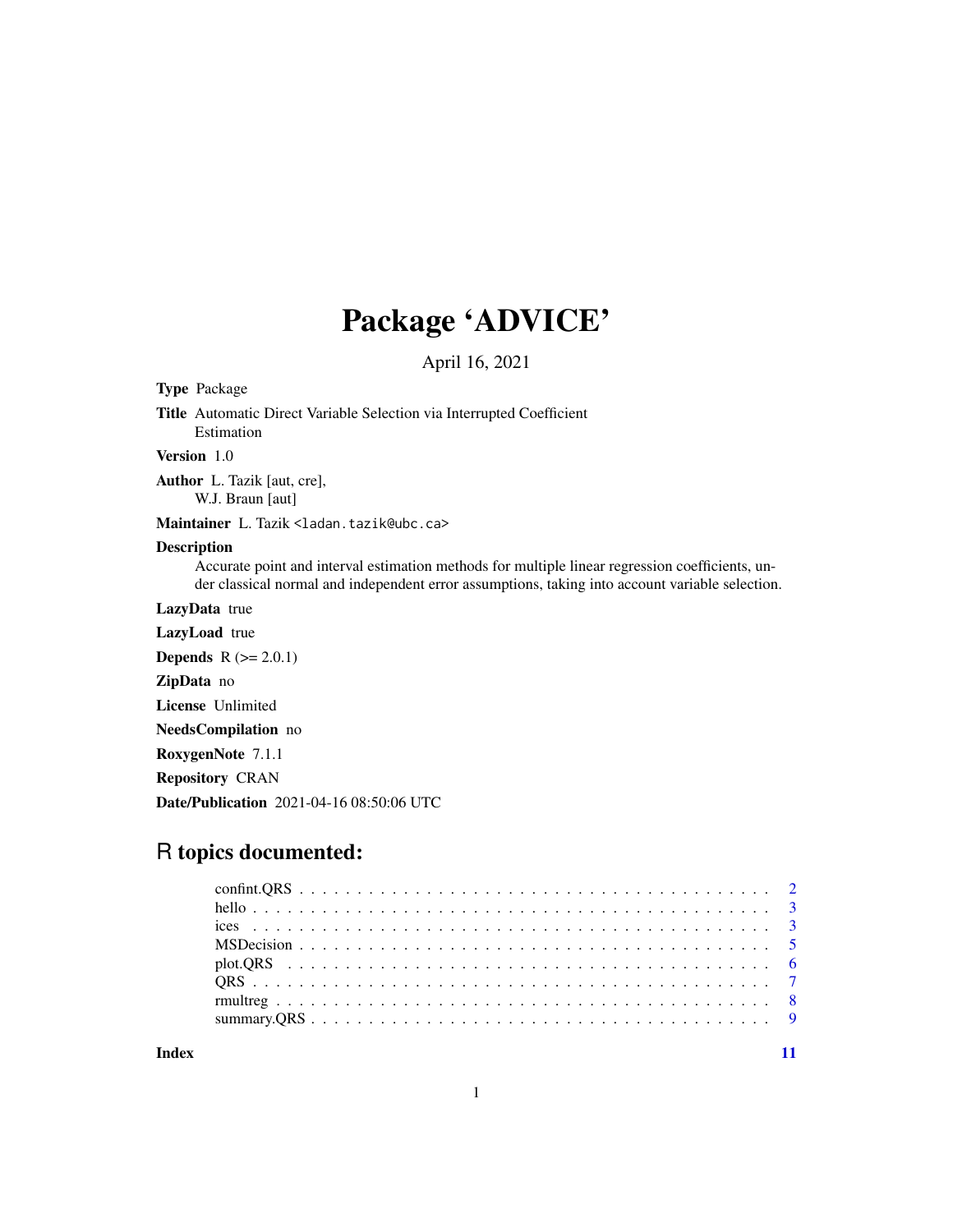<span id="page-1-0"></span>

#### Description

Computes confidence intervals for one or more parameters in a fitted model. There is a default and a method for objects inheriting from class "qrs".

#### Usage

```
## S3 method for class 'QRS'
confint(object, parm, level, ...)
```
#### Arguments

| object              | a fitted model object from the ORS class.                                                                                                                                     |
|---------------------|-------------------------------------------------------------------------------------------------------------------------------------------------------------------------------|
| parm                | a specification of which parameters are to be given confidence intervals, either<br>a vector of numbers or a vector of names. If missing, all parameters are consid-<br>ered. |
| level               | a numeric value specifying the required confidence level.                                                                                                                     |
| $\cdot \cdot \cdot$ | additional argument(s) for the methods.                                                                                                                                       |

#### Details

This function computes t-based confidence intervals using n-p degrees of freedom, where n is the number of observations and p is the number of regression coefficients in the full model.

#### Value

A 2-column matrix giving lower and upper confidence limits (corresponding to the given level) for each parameter. These will be labelled as (1-level)/2 and 1 - (1-level)/2 in

#### Author(s)

Ladan Tazik, W.J. Braun

#### See Also

ices.R

#### Examples

```
myRegressionData <- rmultreg(100, k=20, p=.1, sdnoise = 1)
pairs(myRegressionData$data)
out \le ices(y \sim ., data = myRegressionData$data) # fit model to simulated data
confint(out) # calculate 95% confidence intervals for all coefficients
myRegressionData$coefficients # compare with true coefficients
```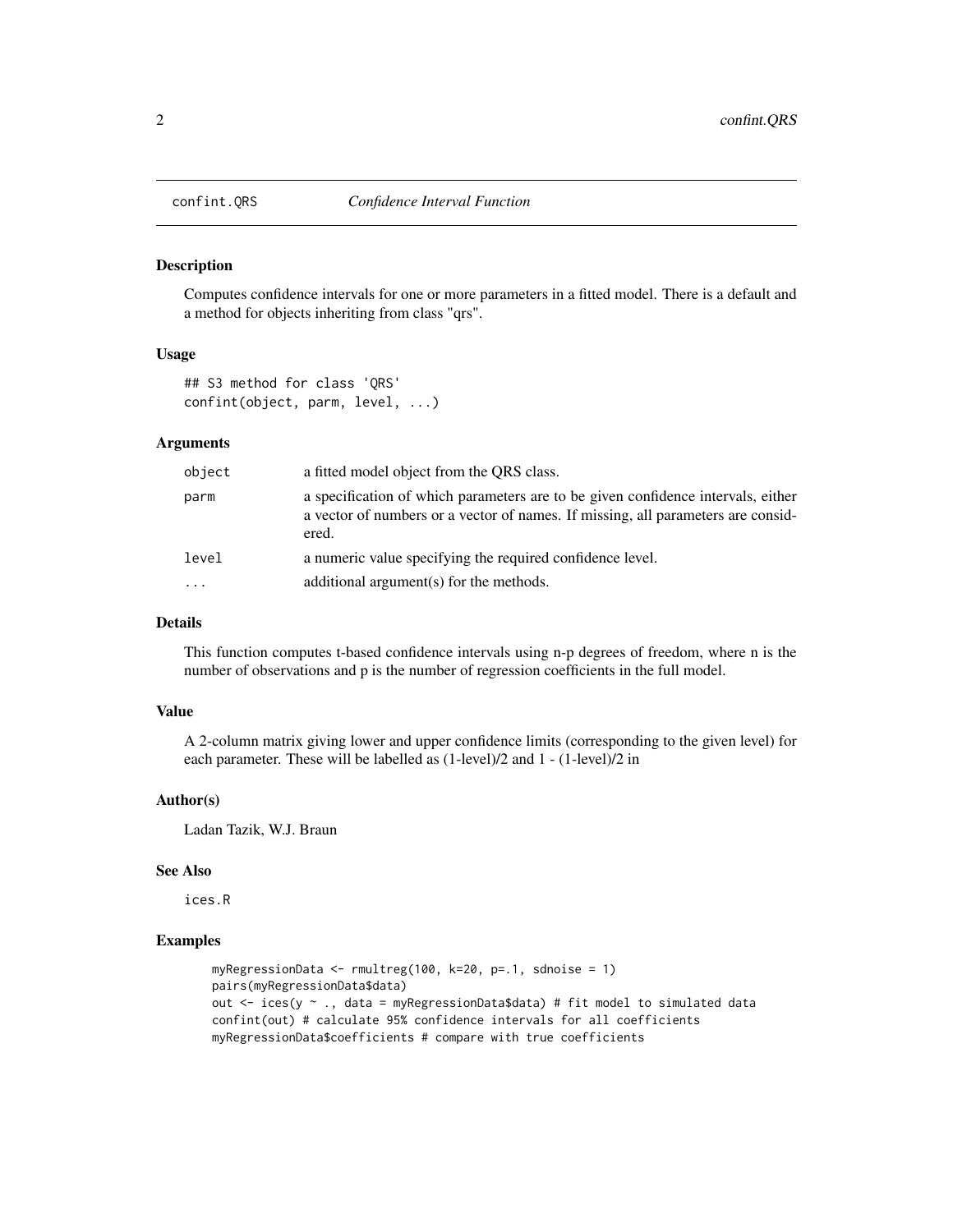<span id="page-2-0"></span>hello *Hello, World!*

#### Description

Prints 'Hello, world!'.

#### Usage

hello()

#### Examples

hello()

ices *Interrupted Coefficient Estimation Selection*

#### Description

This function provides an alternative multiple regression fitting procedure which simultaneously estimates and selects variables. The resulting coefficient estimates will tend to be slightly biased, but in a sparse setting, they can be quite accurate. A full regression model is specified by the user, and the function usually returns coefficient estimates for a reduced model, i.e., a model for which some of the coefficient estimates are exactly 0.

#### Usage

```
ices(formula, data, model = TRUE, x = FALSE, y = FALSE, qr = TRUE)
```
#### Arguments

| formula         | a formula object specifying the full regression model.                                                                                             |
|-----------------|----------------------------------------------------------------------------------------------------------------------------------------------------|
| data            | a data frame containing observations on the response variable and the predictor<br>variables.                                                      |
| model, x, y, gr | logicals. If TRUE the corresponding components of the fit (the model frame, the<br>model matrix, the response, the QR decomposition) are returned. |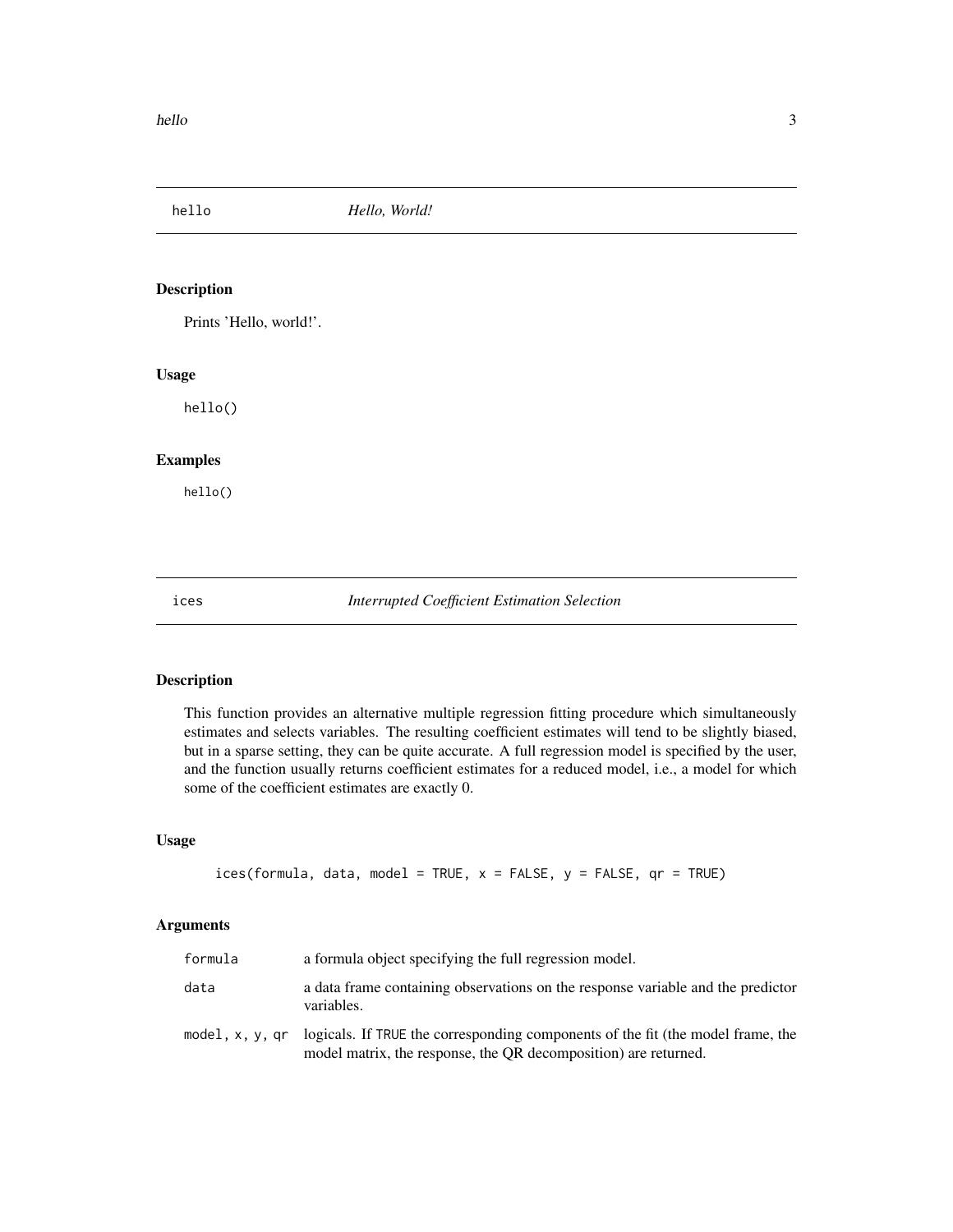#### Value

a QRS class object

| coefficients  | a named numeric vector of coefficients                                                                                                                         |
|---------------|----------------------------------------------------------------------------------------------------------------------------------------------------------------|
| residuals     | a numeric vector containing the response minus the fitted values.                                                                                              |
| effects       | a numeric vector of containing the projections of the response variable under the<br>orthogonal Q matrix coming from the QR decomposition of the model matrix. |
| rank          | the numeric rank of the fitted linear model.                                                                                                                   |
| fitted.values | the estimated response values according to the fitted interrupted coefficient esti-<br>mation selection regression model.                                      |
| sigma2        | the estimated noise variance based on the n-p residual effects, where p is the size<br>of the full model.                                                      |
| std_error     | a numeric vector of standard errors.                                                                                                                           |
| df.residual   | residual degrees of freedom.                                                                                                                                   |
| X             | a numeric matrix containing the model matrix.                                                                                                                  |
| у             | a numeric vector containing the response variable values.                                                                                                      |
| qr            | the QR decomposition object coming from the model matrix (after re-ordering<br>columns).                                                                       |
| coef0rder     | permutation of the sequence 1:p which gives the ascending order of the coeffi-<br>cients of the linear model object, as a result of the pre-screening.         |
| call          | the matched call.                                                                                                                                              |
| terms         | the terms object used.                                                                                                                                         |
| names         | a character vector containing the column names of the model matrix.                                                                                            |
| model         | if requested (the default), the model frame used in the case of the full regression<br>model.                                                                  |

#### Author(s)

Ladan Tazik, W.J. Braun

#### See Also

lm.R, QRS.R

#### Examples

```
myRegressionData <- rmultreg(50, k=10, p=.25, sdnoise = .5)
pairs(myRegressionData$data)
out <- ices(y ~ ., data = myRegressionData$data) # fit model to simulated data
confint(out) # calculate 95 % confidence intervals for all coefficients
myRegressionData$coefficients # compare with true coefficients
```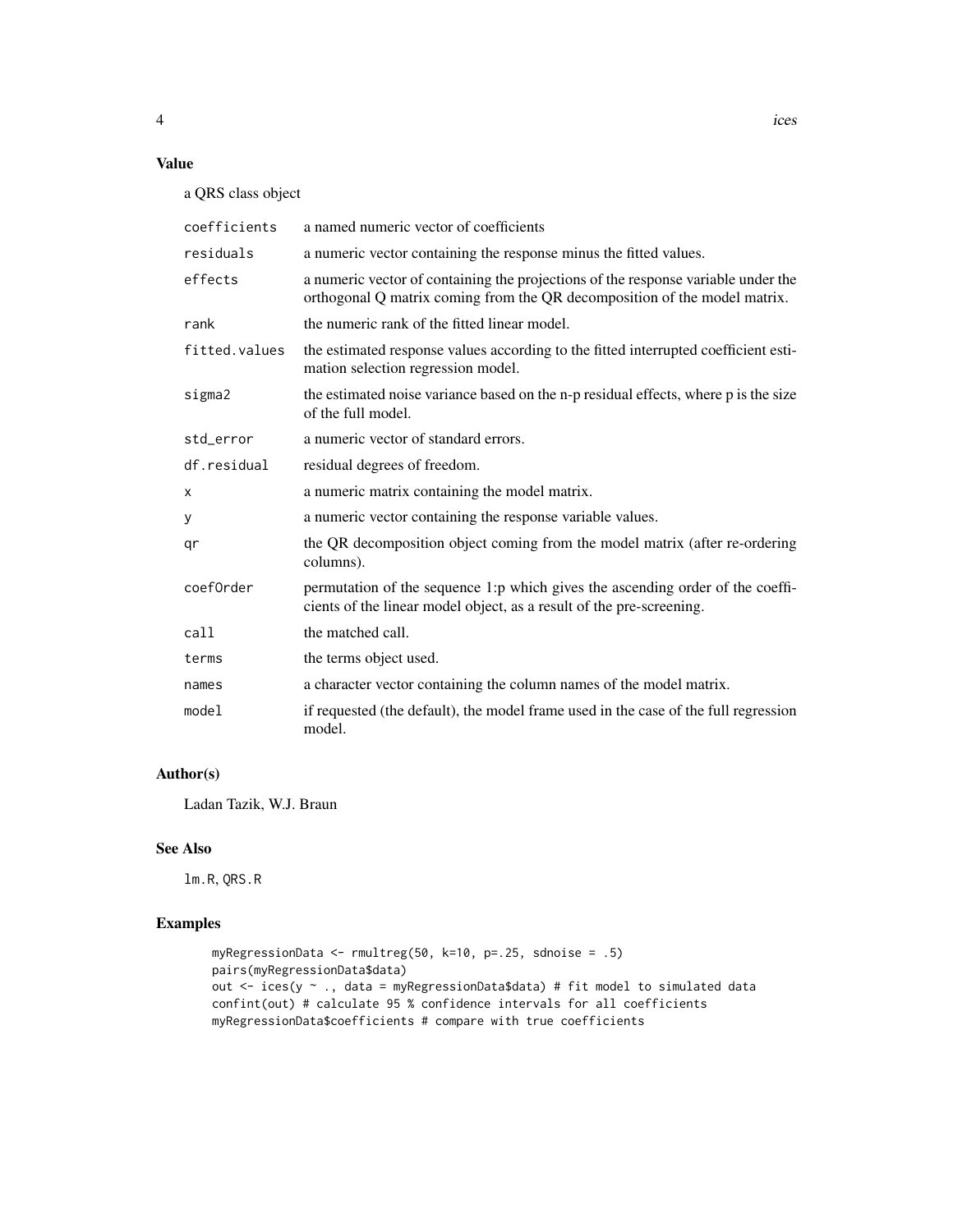#### <span id="page-4-0"></span>**Description**

This data frame contains the time (in weeks) between the initial symptoms (onset symptoms) and the decision time to visit a doctor in the case of 54 patients who eventually were diagnosed with multiple sclerosis. Interest centers on whether there are any factors which tend to be related to the delay time.

#### Usage

data(MSDecision)

#### Format

A data frame with 54 observations on the following 16 variables.

Delay numeric, time in weeks

ClinicalDiseaseCourse factor, 2 levels

CodedGender factor,  $2$  levels,  $1 =$  Male,  $2 =$  Female

AgeAtOnset numeric, age in years

OnsetSymptom1 factor, 4 levels

OnsetSymptom2 factor, 5 levels

OnsetSymptomSeverity factor,  $2$  levels,  $0 = Low$ ,  $1 = High$ 

TriggerSymptom1 factor, 4 levels

TriggerSymptom2 factor, 4 levels

TriggerSymptomSeverity factor, 2 levels,  $0 = Low$ ,  $1 = High$ 

FamilyHistory factor, 2 levels, yes = there is MS in the family history

FearOfWorseningSymptoms factor, 2 levels

MoreThanOneSymptom factor, 2 levels

EffectonResponsibilities factor,  $2$  levels, yes = the symptoms are having an effect on the individual

UncertainResponse logical, TRUE = recorded delay time is not accurate

#### Details

The levels of the Clinical Disease Course variable are: Clinically Isolated Syndrome and Relapse-Remitting.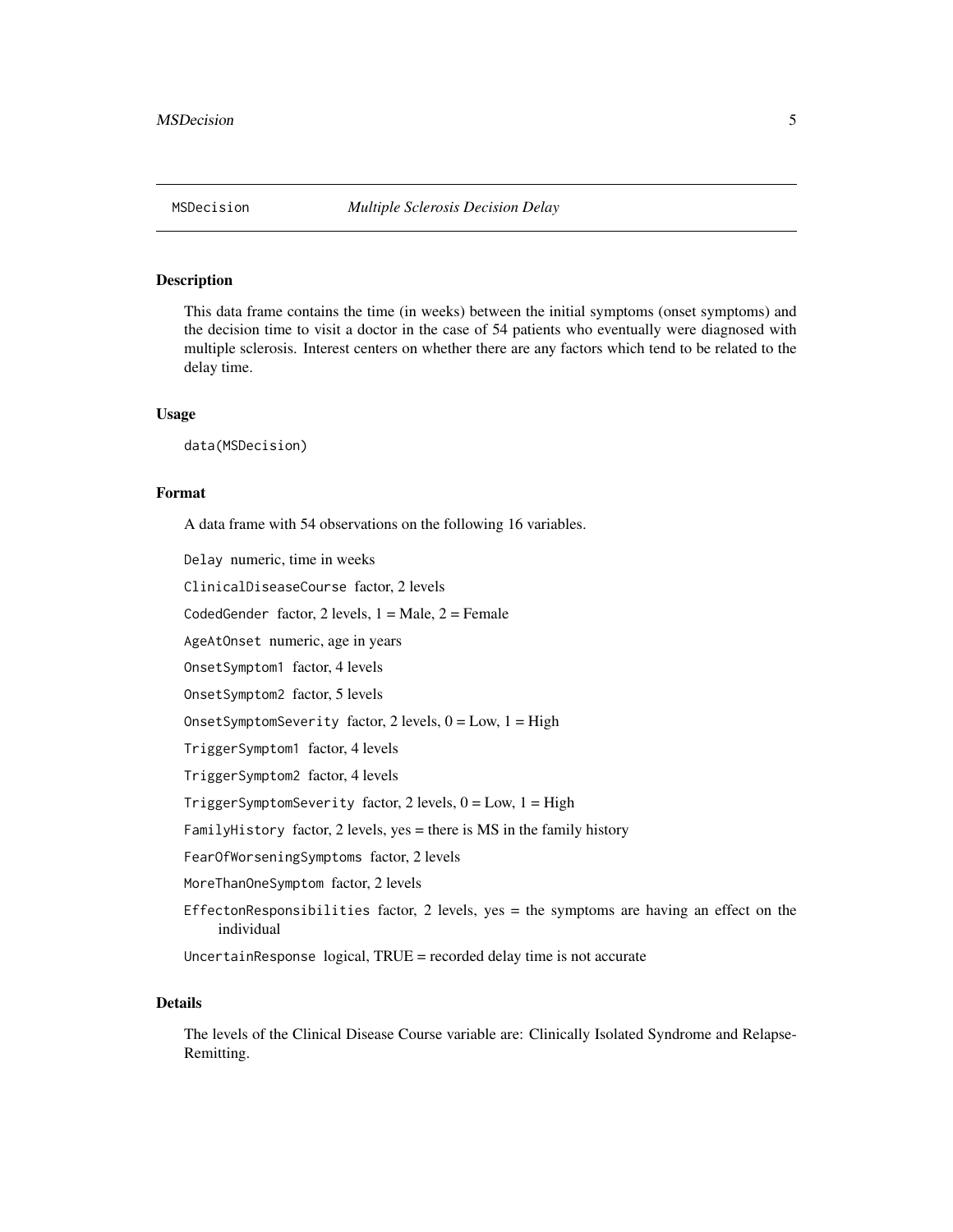#### Examples

```
xy <- MSDecision
xy$sensoryOnset1 <- factor(xy$OnsetSymptom1=="SENSORY")
xy$brainstemOnset2 <- factor(xy$OnsetSymptom2=="BRAINSTEM")
xy$sensoryTrigger1 <- factor(xy$TriggerSymptom1=="SENSORY")
xy$brainstemTrigger2 <- factor(xy$TriggerSymptom2=="BRAINSTEM")
xy \leq -xy[, -c(5, 6, 8, 9, 15)]xy[,1]<-log(xy[,1])
names(xy)[1] \leftarrow "y"
out \le ices(y \sim ., data = xy)
summary(out)
plot(out)
plot(out, normqq=TRUE)
plot(out, scaleloc=TRUE)
```
plot.QRS *plot.QRS*

#### Description

By default, this function plots residuals from the interrupted coefficient estimation selection model versus the corresponding fitted values. Alternatively, options to obtain a normal QQ plot or a scalelocation plot of the residuals are also available.

#### Usage

## S3 method for class 'QRS'  $plot(x, normqq = FALSE, scaleloc = FALSE, ...)$ 

#### Arguments

| X        | an object of ORS class                                                            |
|----------|-----------------------------------------------------------------------------------|
| normqq   | a logical value, if TRUE, a normal OO plot of the residuals will be plotted.      |
| scaleloc | a logical value, if TRUE, a scale-location plot of the residuals will be plotted. |
| $\cdots$ | arguments to be passed to plot methods, such as graphical parameters (see par).   |

#### Value

No return value

#### Author(s)

Ladan Tazik, W.J. Braun

#### See Also

plot.lm

<span id="page-5-0"></span>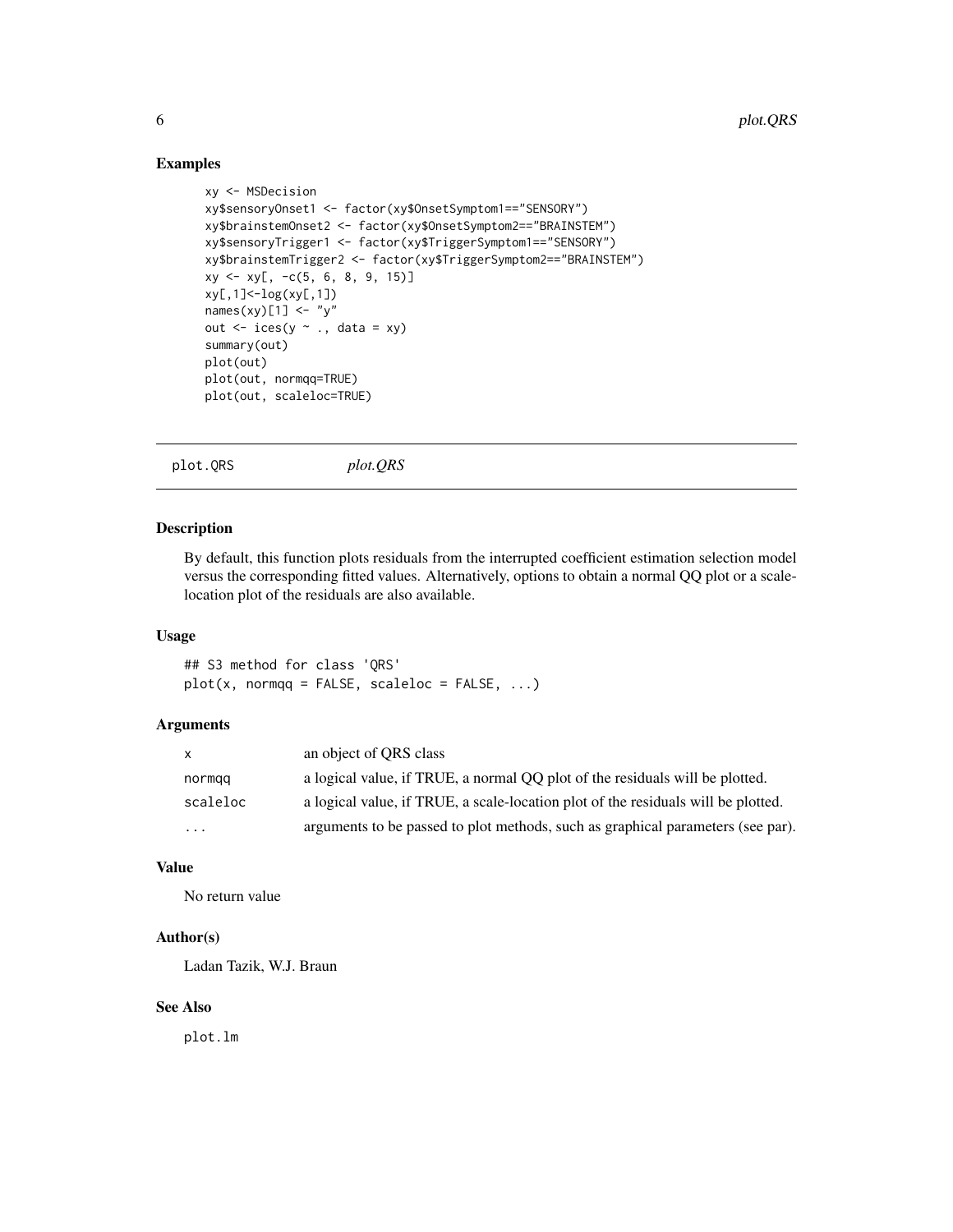#### <span id="page-6-0"></span>Description

Given a design matrix and a response variable, create a list which has the fitted model, estimated regression coefficents and standard error based on interrupted coefficient estimation selection.

#### Usage

QRS(x, y, Nsims)

#### Arguments

| $\mathsf{x}$ | a numeric matrix; usually the model matrix for a multiple regression model.                      |
|--------------|--------------------------------------------------------------------------------------------------|
| <b>V</b>     | a numeric vector; usually the values of the response variable in the regression<br>model.        |
| Nsims        | number of simulation runs required for estimating the regression coefficient<br>standard errors. |

#### Details

The interrupted coefficient estimation selection procedure begins with consideration of a full model whereby a regression model with p terms is fit to n observations on a response and p-1 predictor variables. The variables are pre-screened by application of lm in order to cast the columns of the model matrix in increasing order of the p-values observed for the corresponding regression coefficients. The estimation then proceeds by the usual QR decomposition of the model matrix but is interrupted at the effects stage. The effects are classified as "different from 0" or "not different from 0", according to what is essentially a control chart procedure. The effects that are "not different from 0" are replaced with true 0's and the nonzero effects are left alone. The estimation is completed by backward-substitution solution of the zero and nonzero effects using the upper triangular matrix from the QR decomposition. The result is a set of coefficient estimates that will tend to be more accurate in a mean-squared-error sense than the original lm coefficient estimates, especially when some or all of the regression coefficients are 0. Coefficient standard error estimates are obtained by a parametric bootstrap procedure. This method is not recommended for strongly non-normal data, or where there is substantial multicollinearity.

#### Value

a QRS class object

| coefficients | a named numeric vector of coefficients                                                                                                                         |
|--------------|----------------------------------------------------------------------------------------------------------------------------------------------------------------|
| residuals    | a numeric vector containing the response minus the fitted values.                                                                                              |
| effects      | a numeric vector of containing the projections of the response variable under the<br>orthogonal O matrix coming from the OR decomposition of the model matrix. |
| rank         | the numeric rank of the fitted linear model.                                                                                                                   |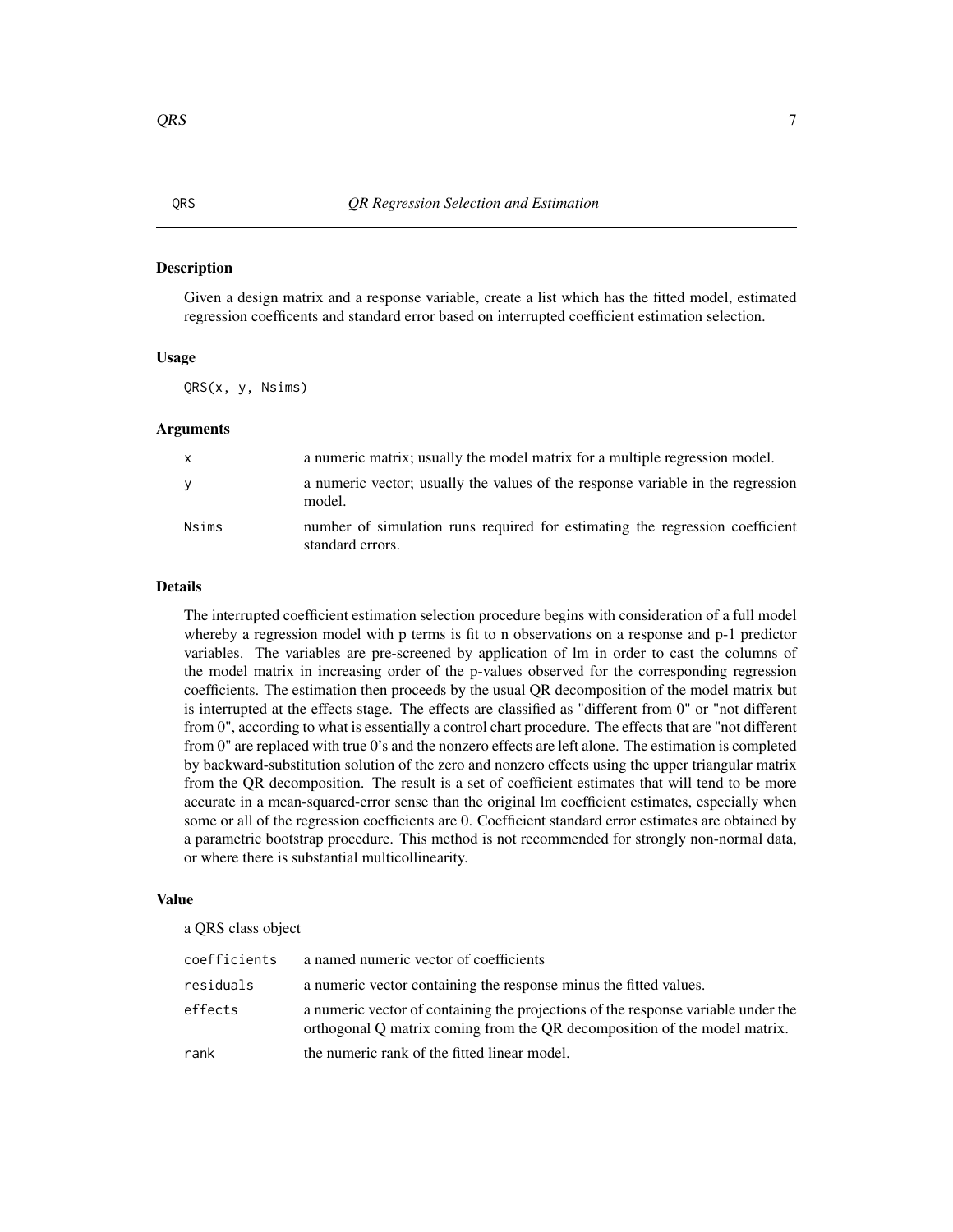<span id="page-7-0"></span>

| fitted.values | the estimated response values according to the fitted interrupted coefficient esti-<br>mation selection regression model.                                |
|---------------|----------------------------------------------------------------------------------------------------------------------------------------------------------|
| sigma2        | the estimated noise variance based on the n-p residual effects, where p is the size<br>of the full model.                                                |
| std_error     | a numeric vector of standard errors.                                                                                                                     |
| qr            | the QR decomposition object coming from the model matrix (after re-ordering<br>columns).                                                                 |
| df.residual   | he residual degrees of freedom.                                                                                                                          |
| model         | if requested (the default), the model frame used.                                                                                                        |
| X             | a numeric matrix containing the model matrix.                                                                                                            |
| У             | a numeric vector containing the response variable values.                                                                                                |
| coef0rder     | A permutation of the sequence 1:p which gives the ascending order of the coef-<br>ficients of the linear model object, as a result of the pre-screening. |
| names         | a character vector containing the column names of the model matrix.                                                                                      |

#### Author(s)

Ladan Tazik, W.J. Braun

#### See Also

ices.R, lm.R

rmultreg *Multiple Regression Data Generator*

#### Description

Values of any number of predictor variables and a single response variable are simulated according to a model with randomly generated coefficients. Values of each predictor are simulated independently from standard normal distributions. The regression coefficients are generated independently from a uniform distribution on the interval (minimum, maximum), and each coefficient is multiplied by a Bernoulli (p) variate, independent of the other coefficients. This results in some of the coefficients being zeroed out. Noise is added to the regression response according to independent t variates with degrees of freedom equal to dfnoise.

#### Usage

```
rmultreg(n, k = 1, minimum = 0, maximum = 1, p = 0.5, dfnoise = 100, sdnoise = 1)
```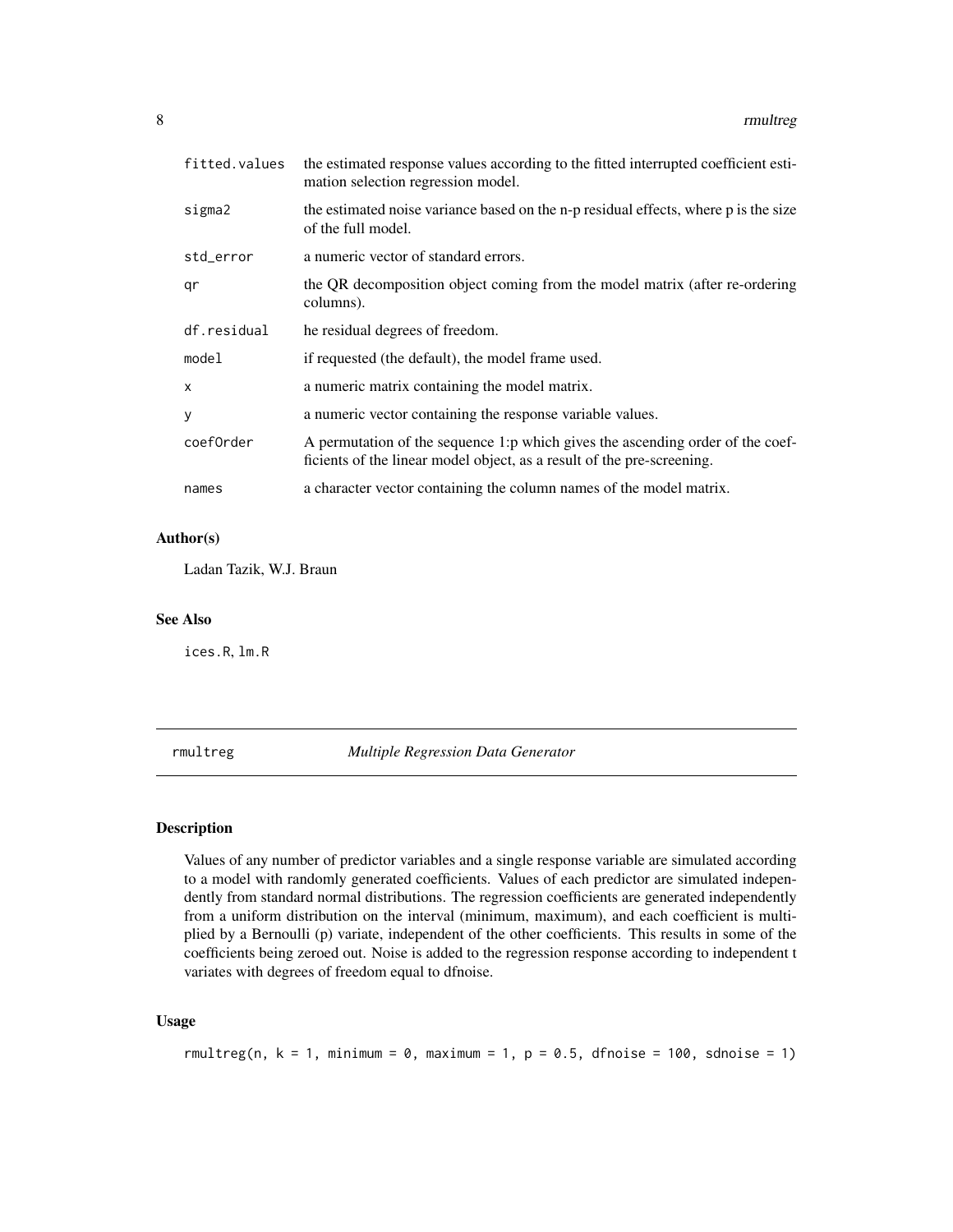#### <span id="page-8-0"></span>summary.QRS 9

#### Arguments

| n       | number of observations.                                                                       |
|---------|-----------------------------------------------------------------------------------------------|
| k       | number of predictor variables in addition to the intercept.                                   |
| minimum | minimum possible value for the regression coefficients, apart, possibly, from<br>some zeroes. |
| maximum | maximum possible value for the regression coefficients, apart, possibly, from<br>some zeroes. |
| р       | probability that a given regression coefficient remains nonzero.                              |
| dfnoise | degrees of freedom for t-distributed additive noise.                                          |
| sdnoise | standard deviation of the noise term.                                                         |

#### Value

a list containing

| data         | a data frame containing n observations on k predictor variables and a response y. |
|--------------|-----------------------------------------------------------------------------------|
| coefficients | a numeric vector containing the true regression coefficients.                     |

#### Author(s)

W.J. Braun

#### Examples

```
myRegressionData <- rmultreg(50, k=3, p=.5, sdnoise = .25)
pairs(myRegressionData$data)
out <- ices(y ~ ., data = myRegressionData$data) # fit model to simulated data
confint(out) # calculate 95% confidence intervals for all coefficients
myRegressionData$coefficients # compare with true coefficients
```
summary.QRS *summary.QRS*

#### Description

summary method for class "qrs"

#### Usage

## S3 method for class 'QRS' summary(object, ...)

#### Arguments

| object            | an abject of class "qrs"                             |
|-------------------|------------------------------------------------------|
| $\cdot\cdot\cdot$ | additional arguments affecting the summary produced. |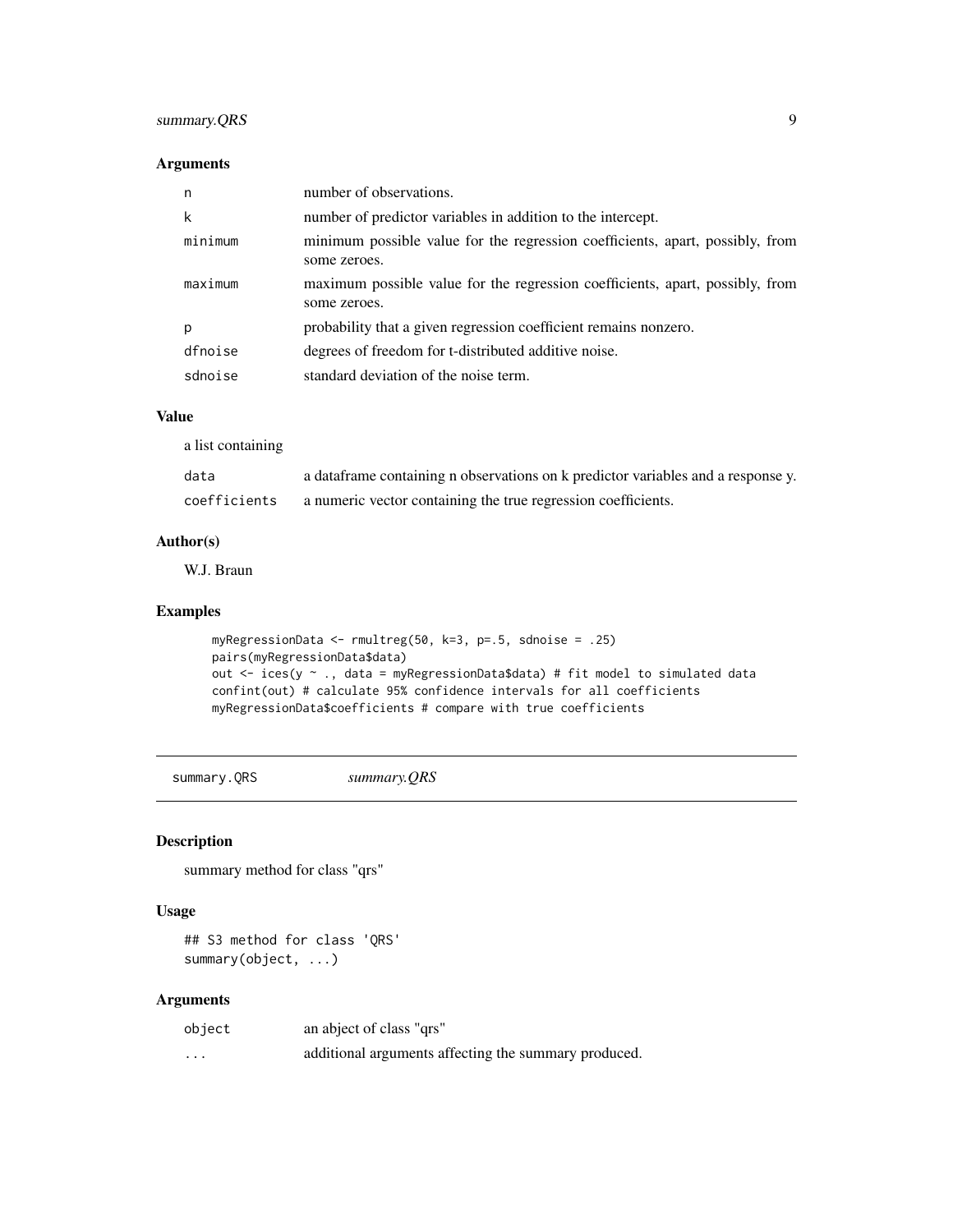#### Value

The function computes and returns a list of summary statistics of the fitted linear model given in the QRS object.

| Residuals             | the weighted residuals, the usual residuals rescaled by the square root of the<br>weights specified in the call to grs                |
|-----------------------|---------------------------------------------------------------------------------------------------------------------------------------|
| Coefficients          | a p x 4 matrix with columns for the estimated coefficient, its standard error,<br>z-score and corresponding (two-sided) probabilities |
| df                    | degrees of freedom                                                                                                                    |
| residualStandardError |                                                                                                                                       |
|                       | Residual standard error                                                                                                               |

#### Author(s)

Ladan Tazik, W.J.Braun

#### See Also

QRS.R

#### Examples

```
myRegressionData <- rmultreg(25, k=5, p=.15, sdnoise = .25)
pairs(myRegressionData$data)
out <- ices(y ~ ., data = myRegressionData$data) # fit model to simulated data
summary(out) # estimates and standard errors for all coefficients
myRegressionData$coefficients # compare with true coefficients
```